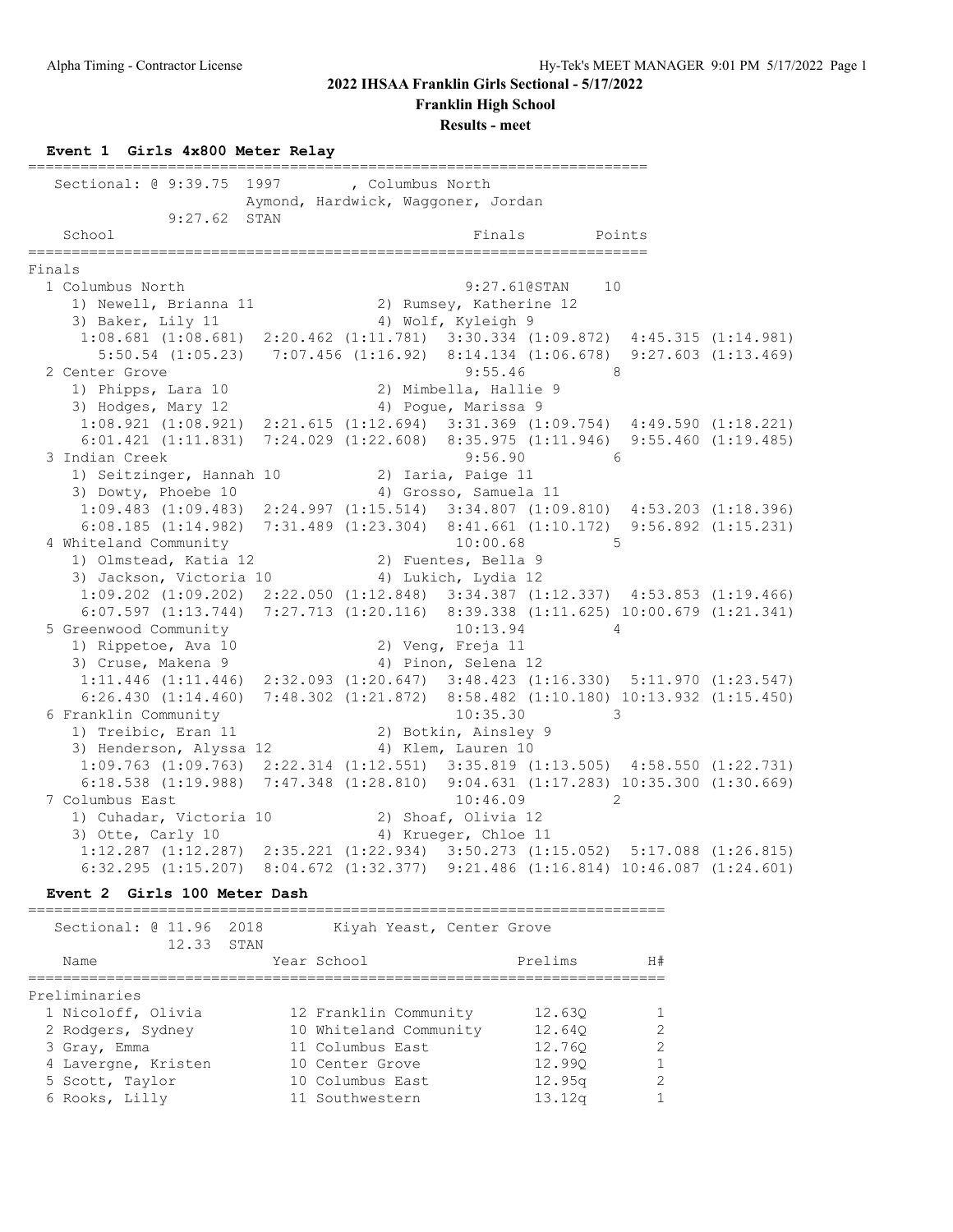**Franklin High School**

# **Results - meet**

### **....Event 2 Girls 100 Meter Dash**

| 7 Ho, Natalie       | 11 Columbus North      | 13.14q |          |
|---------------------|------------------------|--------|----------|
| 8 Riley, Alana      | 9 Center Grove         | 13.26q | 2 13.257 |
| 9 Jones, Kayla      | 11 Columbus North      | 13.26q | 1 13.258 |
| 10 Vargo, Gabrielle | 12 Whiteland Community | 13.50  |          |
| 11 Margison, Molly  | 10 Indian Creek        | 13.59  |          |
| 12 Fox, Hannah      | 10 Franklin Community  | 13.66  |          |
| 13 Taylor, Grace    | 12 Greenwood Community | 14.08  |          |
| 14 Parr, Faryn      | 9 Indian Creek         | 14.13  |          |
| 15 Estes, Emma      | 9 Southwestern         | 14.17  | 1 14.165 |
| 16 McCauley, Meagan | 10 Greenwood Community | 14.17  | 2 14.169 |
| 17 Hudnall, Sophie  | 9 Waldron              | 14.49  |          |
| 18 Carlson, Kirsten | 12 Greenwood Ch        | 15.02  |          |

#### **Event 3 Girls 100 Meter Hurdles**

| Sectional: 0 14.62 2018<br>15.08 | STAN | Haley Goines, Center Grove |            |                |
|----------------------------------|------|----------------------------|------------|----------------|
| Name                             |      | Year School                | Prelims    | H#             |
| 1 Kramer, Madi                   |      | 10 Center Grove            | 15.060STAN |                |
| 2 Runyon, Aubrey                 |      | 9 Franklin Community       | 15.630     | $\mathcal{L}$  |
| 3 Sichting, Skyler               |      | 12 Center Grove            | 15.700     | $\mathcal{L}$  |
| 4 Sandrock, Morgan               |      | 11 Franklin Community      | 16.470     |                |
| 5 Muck, Alison                   |      | 12 Southwestern            | 15.77a     | 2              |
| 6 Taylor, Ella                   |      | 9 Indian Creek             | 16.76q     | 2              |
| 7 Emberton, Addison              |      | 9 Whiteland Community      | 17.01q     | 2              |
| 8 Goodlow, Sasha                 |      | 12 Columbus North          | 17.30q     |                |
| 9 Lester, Megan                  |      | 11 Whiteland Community     | 17.48q     |                |
| 10 Niang, Marieme                |      | 10 Columbus North          | 18.30      |                |
| 11 Lozier, Lili                  |      | 9 Waldron                  | 18.70      | $\mathcal{D}$  |
| 12 DeHart, Kaitlyn               |      | 12 Indian Creek            | 19.77      | $\mathfrak{D}$ |
| 13 Schlehuser, Taylor            |      | 11 Columbus East           | 21.69      | $\mathfrak{D}$ |
| 14 Suiters, Danielle             |      | 10 Greenwood Community     | 23.51      |                |

#### **Event 4 Girls 200 Meter Dash**

# =========================================================================

| Sectional: 0 25.09 5/14/2019<br>25.09 | STAN | Kiyah Yeast, Center Grove |                    |                |
|---------------------------------------|------|---------------------------|--------------------|----------------|
| Name                                  |      | Year School               | Prelims            | H#             |
| 1 Kramer, Madi                        |      | 10 Center Grove           | 26.520             | 1              |
| 2 Margison, Molly                     |      | 10 Indian Creek           | 27.140             | 3              |
| 3 Nicoloff, Olivia                    |      | 12 Franklin Community     | 27.530             | 2              |
| 4 Ho, Natalie                         |      | 11 Columbus North         | 27.150             | 3              |
| 5 Rodgers, Sydney                     |      | 10 Whiteland Community    | 27,200             | 1              |
| 6 Lavergne, Kristen                   |      | 10 Center Grove           | 27.810             | 2              |
| 7 Lawson, Kylah                       |      | 12 Columbus North         | 27.55q             | $\mathbf{1}$   |
| 8 Rupp, Mallory                       |      | 12 Columbus East          | 27.60q             | 3              |
| 9 Gill, Emma                          |      | 10 Whiteland Community    | 28.17 <sub>q</sub> | 2              |
| 10 Lenkey, Ava                        |      | 11 Franklin Community     | 28.46              | 1              |
| 11 Lozier, Cheyenne                   |      | 12 Waldron                | 28.67              | $\mathfrak{D}$ |
| 12 McLaughlin, Danielle               |      | 9 Greenwood Ch            | 28.70              | 3              |
| 13 Schuetz, Gabriella                 |      | 12 Columbus East          | 28.79              |                |
| 14 Pritchett, Lauren                  |      | 12 Greenwood Community    | 29.25              | 3              |
| 15 Willham, Abigail                   |      | 10 Greenwood Community    | 29.42              | $\overline{2}$ |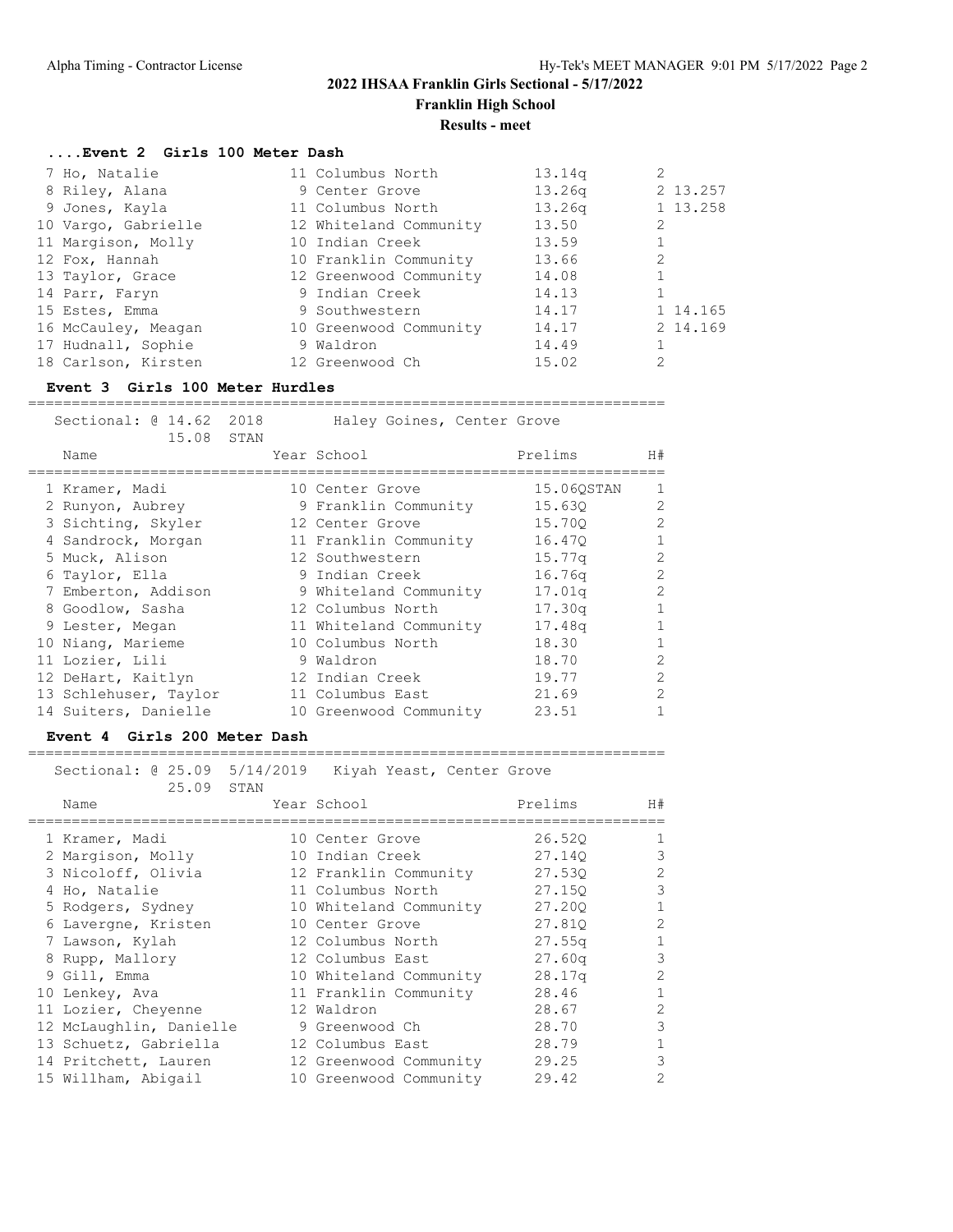**Franklin High School**

#### **Results - meet**

| Event 4 Girls 200 Meter Dash |                 |       |              |
|------------------------------|-----------------|-------|--------------|
| 16 Estes, Emma               | 9 Southwestern  | 29.54 | 3            |
| 17 Parr, Faryn               | 9 Indian Creek  | 30.13 | 2            |
| 18 Thompson, Haidyn          | 10 Waldron      | 32.49 | $\mathbf{1}$ |
| 19 Carlson, Kirsten          | 12 Greenwood Ch | 32.71 | 2            |

#### **Event 3 Girls 100 Meter Hurdles**

| Sectional: $@14.62$<br>15.08 | 2018<br>STAN           | Haley Goines, Center Grove |               |
|------------------------------|------------------------|----------------------------|---------------|
| Name                         | Year School            | Finals                     | Points        |
| Finals                       |                        |                            |               |
| 1 Kramer, Madi               | 10 Center Grove        | 14.87 STAN                 | 10            |
| 2 Muck, Alison               | 12 Southwestern        | 15.55                      | 8             |
| 3 Runyon, Aubrey             | 9 Franklin Community   | 15.65                      | 6             |
| 4 Sichting, Skyler           | 12 Center Grove        | 15.67                      | 5             |
| 5 Sandrock, Morgan           | 11 Franklin Community  | 16.32                      |               |
| 6 Taylor, Ella               | 9 Indian Creek         | 16.77                      | 3             |
| 7 Goodlow, Sasha             | 12 Columbus North      | 17.35                      | $\mathcal{D}$ |
| 8 Emberton, Addison          | 9 Whiteland Community  | 17.43                      |               |
| 9 Lester, Megan              | 11 Whiteland Community | 17.77                      |               |
|                              |                        |                            |               |

#### **Event 2 Girls 100 Meter Dash**

### Sectional: @ 11.96 2018 Kiyah Yeast, Center Grove 12.33 STAN Name Year School **Finals** Points ======================================================================= 1 Lavergne, Kristen 10 Center Grove 12.56 10 2 Rodgers, Sydney 10 Whiteland Community 12.59 8 3 Nicoloff, Olivia 12 Franklin Community 12.78 6 4 Gray, Emma 11 Columbus East 12.79 5 5 Scott, Taylor 10 Columbus East 13.08 4 6 Ho, Natalie 11 Columbus North 13.21 3 7 Riley, Alana 9 Center Grove 13.29 2 8 Jones, Kayla 11 Columbus North 13.31 1 9 Rooks, Lilly 11 Southwestern 13.58

=======================================================================

#### **Event 5 Girls 1600 Meter Run**

| Name |                |                             |                                                                                                                                                                                |    |                                                               |                                                                                                                                                                                                                                                                                                                                                                                                                                                                                                                                                                                          |
|------|----------------|-----------------------------|--------------------------------------------------------------------------------------------------------------------------------------------------------------------------------|----|---------------------------------------------------------------|------------------------------------------------------------------------------------------------------------------------------------------------------------------------------------------------------------------------------------------------------------------------------------------------------------------------------------------------------------------------------------------------------------------------------------------------------------------------------------------------------------------------------------------------------------------------------------------|
|      |                |                             |                                                                                                                                                                                | 10 |                                                               |                                                                                                                                                                                                                                                                                                                                                                                                                                                                                                                                                                                          |
|      |                |                             |                                                                                                                                                                                |    |                                                               |                                                                                                                                                                                                                                                                                                                                                                                                                                                                                                                                                                                          |
|      |                |                             |                                                                                                                                                                                | 8  |                                                               |                                                                                                                                                                                                                                                                                                                                                                                                                                                                                                                                                                                          |
|      |                |                             |                                                                                                                                                                                |    |                                                               |                                                                                                                                                                                                                                                                                                                                                                                                                                                                                                                                                                                          |
|      |                |                             |                                                                                                                                                                                | 6  |                                                               |                                                                                                                                                                                                                                                                                                                                                                                                                                                                                                                                                                                          |
|      |                |                             |                                                                                                                                                                                |    |                                                               |                                                                                                                                                                                                                                                                                                                                                                                                                                                                                                                                                                                          |
|      |                |                             |                                                                                                                                                                                | 5  |                                                               |                                                                                                                                                                                                                                                                                                                                                                                                                                                                                                                                                                                          |
|      |                |                             |                                                                                                                                                                                |    |                                                               |                                                                                                                                                                                                                                                                                                                                                                                                                                                                                                                                                                                          |
|      |                |                             |                                                                                                                                                                                |    |                                                               |                                                                                                                                                                                                                                                                                                                                                                                                                                                                                                                                                                                          |
|      |                |                             |                                                                                                                                                                                |    |                                                               |                                                                                                                                                                                                                                                                                                                                                                                                                                                                                                                                                                                          |
|      | 5 Phipps, Lara | 5:02.36 STAN<br>Year School | 1 Newell, Brianna 11 Columbus North<br>2 Jacobi, Abigail 12 Columbus North<br>3 Olmstead, Katia 12 Whiteland Community<br>4 Krueger, Chloe 11 Columbus East<br>10 Center Grove |    | Finals<br>5:11.53<br>5:27.23<br>5:38.96<br>5:39.89<br>5:42.28 | Sectional: 0 5:01.65 5/14/2013 Mackenzie Caldwell, Columbus Nor<br>Points<br>$1:16.008$ $(1:16.008)$ $2:35.302$ $(1:19.294)$ $3:55.832$ $(1:20.530)$ $5:11.522$ $(1:15.690)$<br>$1:17.288$ $(1:17.288)$ $2:39.567$ $(1:22.279)$ $4:04.473$ $(1:24.906)$ $5:27.223$ $(1:22.750)$<br>$1:22.298$ $(1:22.298)$ $2:50.095$ $(1:27.797)$ $4:16.055$ $(1:25.960)$ $5:38.951$ $(1:22.896)$<br>$1:21.912$ $(1:21.912)$ $2:49.600$ $(1:27.688)$ $4:17.067$ $(1:27.467)$ $5:39.885$ $(1:22.818)$<br>$1:18.258$ $(1:18.258)$ $2:43.726$ $(1:25.468)$ $4:16.492$ $(1:32.766)$ $5:42.272$ $(1:25.780)$ |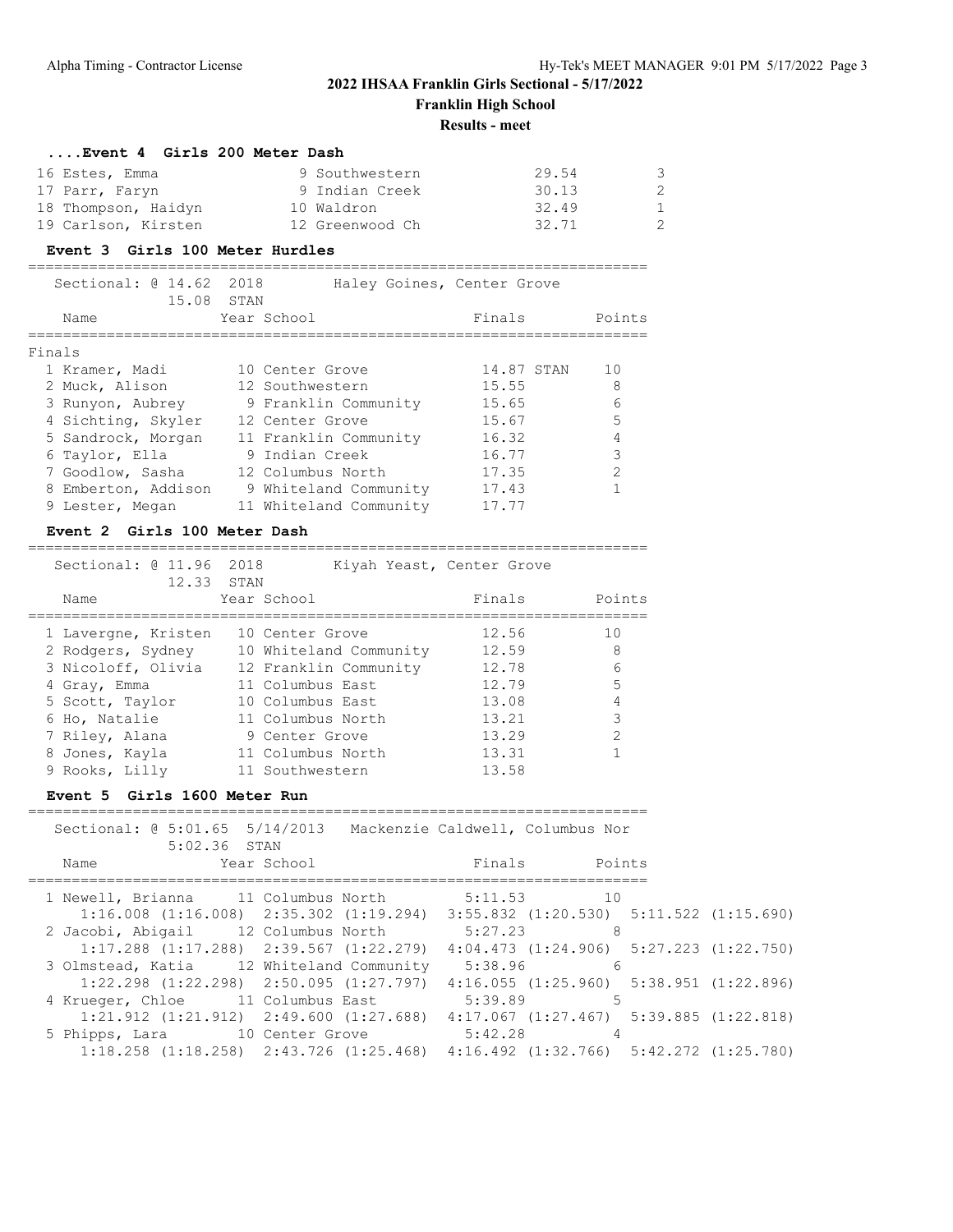**Franklin High School**

**Results - meet**

### **....Event 5 Girls 1600 Meter Run**

| 6 Flaherty, Ramya 9 Whiteland Community 5:46.75 3                                               |                                                                                                 |  |
|-------------------------------------------------------------------------------------------------|-------------------------------------------------------------------------------------------------|--|
| $1:20.874$ $(1:20.874)$ $2:49.345$ $(1:28.471)$ $4:19.901$ $(1:30.556)$ $5:46.741$ $(1:26.840)$ |                                                                                                 |  |
| 7 Tisdale, Amelia 11 Franklin Community 5:47.57 2                                               |                                                                                                 |  |
|                                                                                                 | 1:21.219 (1:21.219) 2:48.994 (1:27.775) 4:18.755 (1:29.761) 5:47.561 (1:28.806)                 |  |
| 8 Marker, Ryann 9 Greenwood Community 5:53.88 1                                                 |                                                                                                 |  |
|                                                                                                 | 1:22.949 (1:22.949) 2:52.077 (1:29.128) 4:24.931 (1:32.854) 5:53.876 (1:28.945)                 |  |
| 9 Winn, Hannah 11 Greenwood Ch 6:02.22                                                          |                                                                                                 |  |
|                                                                                                 | $1:29.359$ $(1:29.359)$ $3:00.579$ $(1:31.220)$ $4:33.024$ $(1:32.445)$ $6:02.218$ $(1:29.194)$ |  |
| 10 Barlow, Karliegh 9 Center Grove 6:02.91                                                      |                                                                                                 |  |
|                                                                                                 | 1:25.443 (1:25.443) 2:53.880 (1:28.437) 4:27.002 (1:33.122) 6:02.901 (1:35.899)                 |  |
| 11 Treibic, Eran 11 Franklin Community 6:05.22                                                  |                                                                                                 |  |
|                                                                                                 | 1:26.991 (1:26.991) 2:59.252 (1:32.261) 4:33.235 (1:33.983) 6:05.212 (1:31.977)                 |  |
| 12 Otte, Carly 10 Columbus East 6:16.03                                                         |                                                                                                 |  |
|                                                                                                 | 1:25.212 (1:25.212) 3:00.031 (1:34.819) 4:39.582 (1:39.551) 6:16.025 (1:36.443)                 |  |
| 13 Swegman, Callie 12 Hauser 6:23.10                                                            |                                                                                                 |  |
|                                                                                                 | $1:30.771$ $(1:30.771)$ $3:08.300$ $(1:37.529)$ $4:48.634$ $(1:40.334)$ $6:23.096$ $(1:34.462)$ |  |
| 14 Marshall, Paxton 12 Indian Creek 6:31.31                                                     |                                                                                                 |  |
|                                                                                                 | 1:34.377 (1:34.377) 3:13.044 (1:38.667) 4:55.862 (1:42.818) 6:31.303 (1:35.441)                 |  |
| 15 Drake, Jenna 12 Southwestern 6:45.17                                                         |                                                                                                 |  |
|                                                                                                 | 1:36.529 (1:36.529) 3:20.853 (1:44.324) 5:09.035 (1:48.182) 6:45.169 (1:36.134)                 |  |
| 16 Veng, Freja 11 Greenwood Community 6:55.95                                                   |                                                                                                 |  |
| $1:35.356$ (1:35.356) $3:21.584$ (1:46.228) 5:10.878 (1:49.294) 6:55.948 (1:45.070)             |                                                                                                 |  |
| 17 Sheaffer, Cendall 11 Waldron 7:55.13                                                         |                                                                                                 |  |
| 1:38.487 (1:38.487) 3:36.139 (1:57.652) 5:47.665 (2:11.526) 7:55.129 (2:07.464)                 |                                                                                                 |  |
| 18 Kistler, Reiss 11 Hauser 8:10.75                                                             |                                                                                                 |  |
|                                                                                                 | 1:51.463 (1:51.463) 3:58.230 (2:06.767) 6:09.468 (2:11.238) 8:10.750 (2:01.282)                 |  |

#### **Event 6 Girls 4x100 Meter Relay**

Sectional: @ 48.57 2018 Center Grove, Center Grove 48.62 STAN Finals Points ======================================================================= 1 Center Grove 50.07 10 1) Lavergne, Kristen 10 2) Sichting, Skyler 12 3) Riley, Alana 9 4) Kramer, Madi 10 2 Whiteland Community 60.83 88 1) Gill, Emma 10 2) Rodgers, Sydney 10 3) Franklin, Brooklyn 10 4) Vargo, Gabrielle 12 3 Columbus North 51.75 6 1) Goodlow, Sasha 12 2) Jones, Kayla 11 3) Lawson, Kylah 12 4) Ho, Natalie 11 4 Columbus East 51.97 5 1) Scott, Taylor 10 2) Randle, Hallie 11 3) Sims, Jordan 12 4) Rupp, Mallory 12 5 Greenwood Community 64.90 54.90 1) Irwin, Ellie 10 2) Taylor, Grace 12 3) Pritchett, Lauren 12 4) Ramsey, Madison 12 6 Waldron 3 3 3 3 3 3 3 4 4 5 4 5 4  $\sim$  55.50 3 3 4 5 4  $\sim$  55.50 3 3 3 4  $\sim$  55.50 3 3 3 3 4  $\sim$  55.50 3 3 3 3 4  $\sim$  55.50 3 3 3 4  $\sim$  55.50 3 3 3 4  $\sim$  55.50 3 3 4  $\sim$  55.50 3 3 4  $\sim$  55.50 3 3 5 5 5 5 5 5 5 5 5 1) Lozier, Lili 9 2) Madalyn, Hudnall 12 3) Lozier, Cheyenne 12 4) Hudnall, Sophie 9 7 Indian Creek 58.35 2 1) Meredith, Gracee 10 2) Emberton, Layla 9 3) Margison, Molly 10  $\hskip1cm$  4) Smith, Sophia 11 8 Franklin Community 1 and 59.67 1

=======================================================================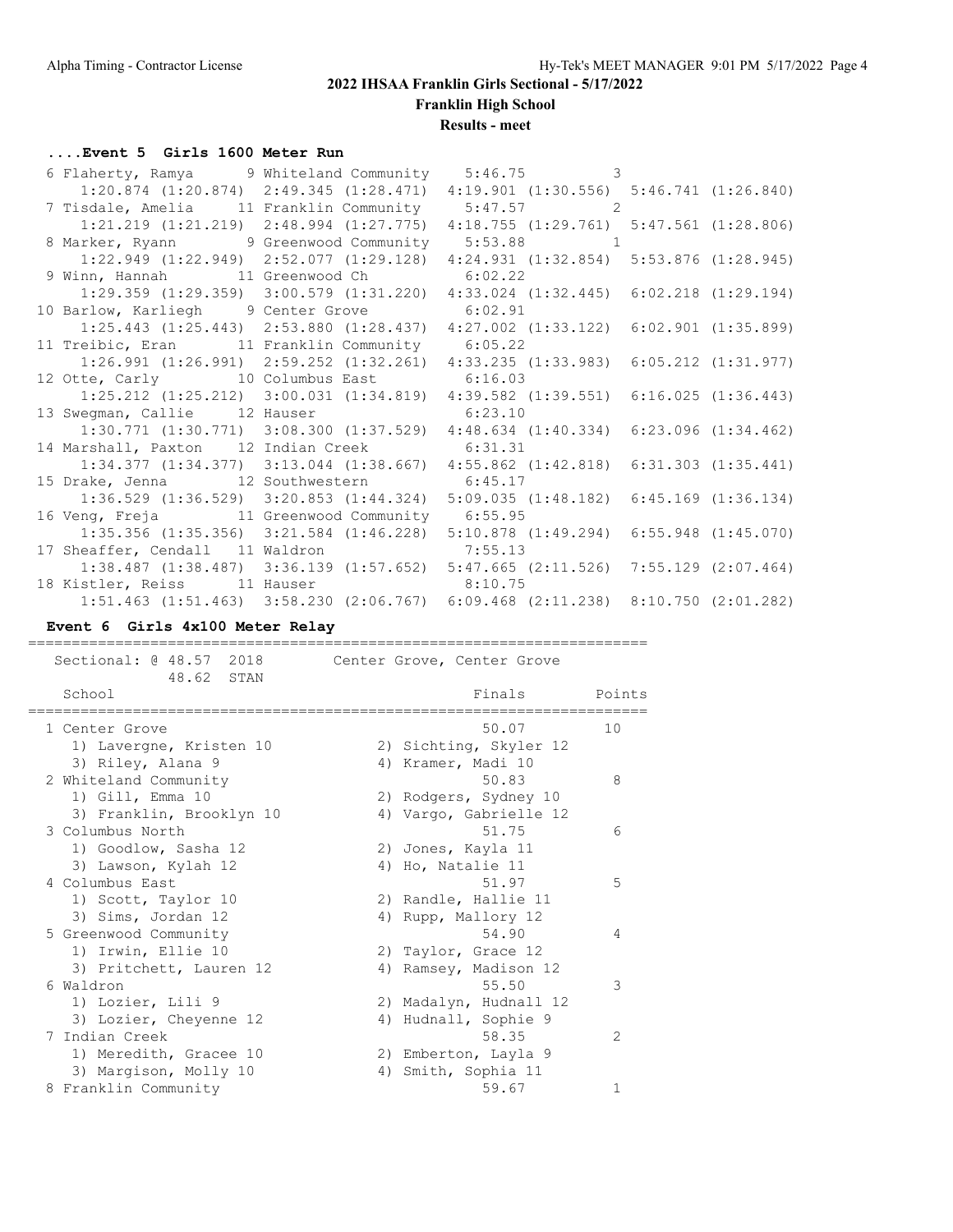**Franklin High School**

#### **Results - meet**

**....Event 6 Girls 4x100 Meter Relay**

| 1) Runyon, Aubrey 9 |  | 2) Nicoloff, Olivia 12 |  |
|---------------------|--|------------------------|--|
| 3) Lenkey, Ava 11   |  | 4) Garcia, Sabina 12   |  |

### **Event 7 Girls 400 Meter Dash**

|                                                                                                                 | Sectional: @ 57.66 5/20/2014 Gabby Sims, Columbus Nor |                            |                |                              |
|-----------------------------------------------------------------------------------------------------------------|-------------------------------------------------------|----------------------------|----------------|------------------------------|
| 57.92 STAN                                                                                                      |                                                       |                            |                |                              |
| Name and the state of the state of the state of the state of the state of the state of the state of the state o | Year School                                           | Finals H# Points           |                |                              |
| 1 Henselmeier, Kate 11 Center Grove                                                                             |                                                       | =================<br>57.93 | 2              | 10                           |
|                                                                                                                 | 2 Cruse, Makena 9 Greenwood Community 58.66 2 8       |                            |                |                              |
|                                                                                                                 | 3 Klem, Lauren 10 Franklin Community 58.92 2 6        |                            |                |                              |
|                                                                                                                 |                                                       |                            |                |                              |
|                                                                                                                 | 4 Meza, Jessica 11 Columbus North 1:02.09             |                            |                | 2 <sub>5</sub>               |
|                                                                                                                 | 5 Edens, Amelia 11 Whiteland Community 1:02.34        |                            | $\overline{2}$ | $\overline{4}$               |
| 6 Collier, Ava                                                                                                  | 10 Columbus North                                     | 1:03.15                    |                | $\mathcal{E}$<br>$2^{\circ}$ |
|                                                                                                                 | 7 Mimbella, Hallie 9 Center Grove                     | 1:03.35                    |                | $2 \quad 2$                  |
|                                                                                                                 | 8 Dwenger, Norah 11 Columbus East 1:03.36             |                            |                | $1 \quad 1$                  |
|                                                                                                                 |                                                       | 1:03.47                    | $\overline{2}$ |                              |
|                                                                                                                 | 10 Lacy, Kathleen 9 Franklin Community 1:04.99        |                            | $\overline{2}$ |                              |
|                                                                                                                 | 11 Bedel, Lily 9 Whiteland Community 1:05.22          |                            | $\mathbf{1}$   |                              |
|                                                                                                                 | 12 Kelly, Quinn 12 Greenwood Community 1:07.78        |                            | $\mathbf{1}$   |                              |
|                                                                                                                 | 13 Arruda, Kendra (1984) 9 Indian Creek               | 1:10.25                    | $\mathbf{1}$   |                              |
|                                                                                                                 | 14 Weinantz, Libby 9 Southwestern                     | 1:10.49                    | $\mathbf{1}$   |                              |
|                                                                                                                 | 15 Claiborne, Mikayla 9 Southwestern                  | 1:13.97                    | $\mathbf{1}$   |                              |
| 16 Hattabaugh, Grace 10 Hauser                                                                                  |                                                       | 1:14.93                    | $\mathbf{1}$   |                              |
| 17 Lockridge, Lilly 9 Hauser                                                                                    |                                                       | 1:17.28                    |                |                              |

==========================================================================

### **Event 8 Girls 300 Meter Hurdles**

| Sectional: @ 44.88 2009<br>45.44 STAN | Brittany Housel, Columbus East        |                  |                |                  |
|---------------------------------------|---------------------------------------|------------------|----------------|------------------|
| Name                                  | Year School                           | Finals H# Points |                |                  |
| 1 Gray, Emma                          | 11 Columbus East                      | 47.32            | $\mathcal{L}$  | 10               |
| 2 Sichting, Skyler                    | 12 Center Grove                       | 48.05            | $\overline{2}$ | 8                |
| 3 Coffman, Brooke                     | 11 Franklin Community                 | 48.10            |                | $2^{\circ}$<br>6 |
|                                       | 4 Runyon, Aubrey 9 Franklin Community | 48.18            | $\overline{2}$ | 5                |
| 5 Tapak, Molly                        | 11 Center Grove                       | 48.34            | $\overline{2}$ | $\overline{4}$   |
| 6 Emberton, Addison                   | 9 Whiteland Community                 | 48.53            |                | 3<br>$2^{\circ}$ |
| 7 Taylor, Ella                        | 9 Indian Creek                        | 48.71            | $\overline{2}$ | $\overline{2}$   |
| 8 Lester, Megan                       | 11 Whiteland Community                | 49.69            | $\mathfrak{D}$ | $\mathbf{1}$     |
| 9 Goodlow, Sasha                      | 12 Columbus North                     | 50.01            | $\mathcal{L}$  |                  |
| 10 Lozier, Lili 9 Waldron             |                                       | 52.38            | $\mathbf{1}$   |                  |
| 11 Maldonado, Karla                   | 11 Columbus North                     | 53.33            | $\mathbf{1}$   |                  |
| 12 Suiters, Danielle                  | 10 Greenwood Community                | 53.80            | $\mathbf{1}$   |                  |
| 13 Fay, Amelia                        | 9 Columbus East                       | 55.03            |                |                  |
| 14 DeHart, Kaitlyn                    | 12 Indian Creek                       | 59.08            |                |                  |
| Event 9 Girls 800 Meter Run           |                                       |                  |                |                  |

| Sectional: @ 2:17.90 2008 | $2:15.40$ STAN |             | Elizabeth Kim, Columbus North |        |           |
|---------------------------|----------------|-------------|-------------------------------|--------|-----------|
| Name                      |                | Year School |                               | Finals | H# Points |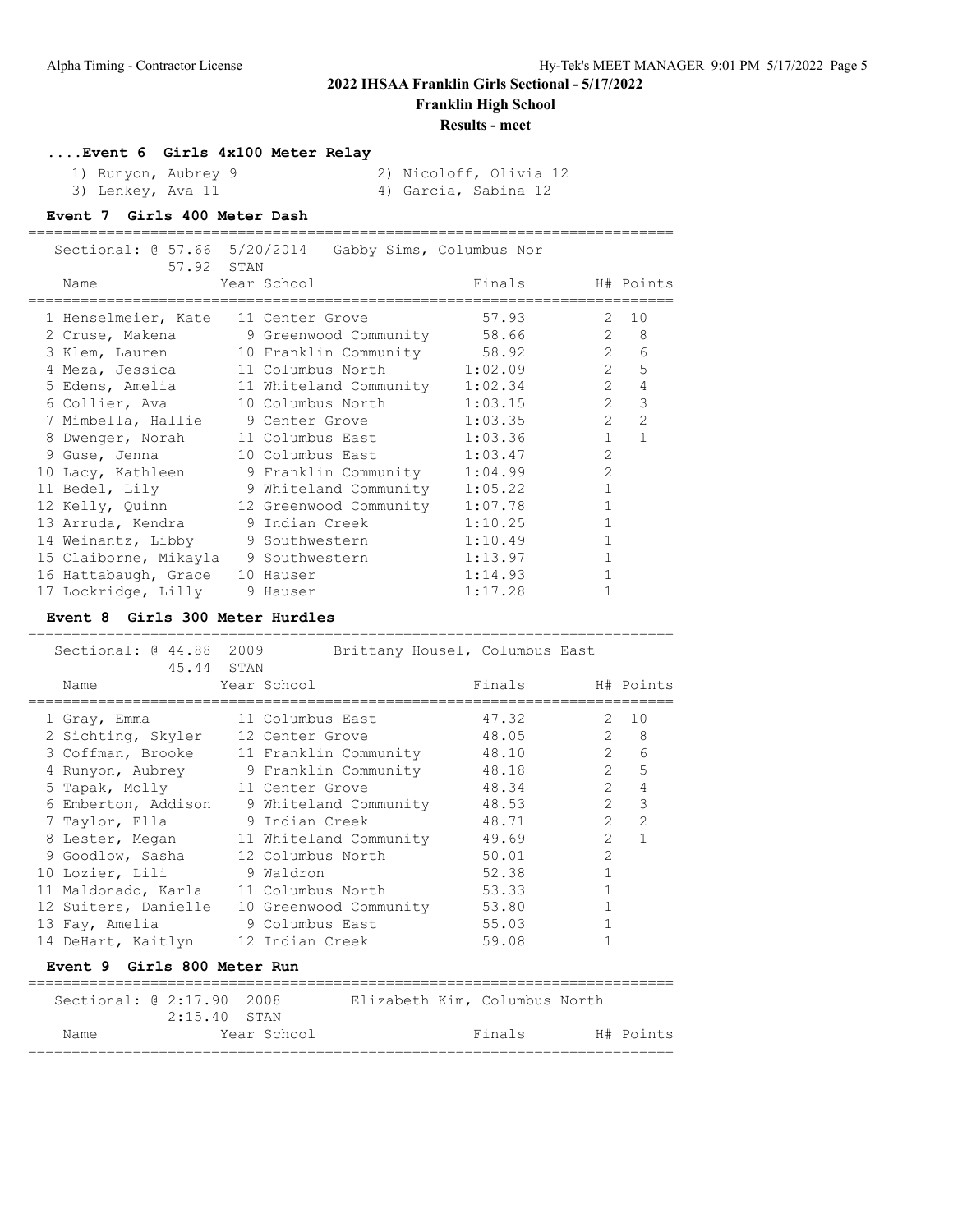**Franklin High School**

#### **Results - meet**

### **....Event 9 Girls 800 Meter Run** 1 Baker, Lily 11 Columbus North 2:15.31@STAN 2 10 1:07.334 (1:07.334) 2:15.304 (1:07.970) 2 Klaus, Julie 11 Columbus North 2:17.30@ 2 8 1:07.613 (1:07.613) 2:17.297 (1:09.684) 3 Jackson, Victoria 10 Whiteland Community 2:18.00 2 6 1:07.898 (1:07.898) 2:17.991 (1:10.093) 4 Hodges, Mary 12 Center Grove 2:18.28 2 5 1:07.358 (1:07.358) 2:18.273 (1:10.915) 5 Poque, Marissa 9 Center Grove 2:23.32 2 4 1:07.848 (1:07.848) 2:23.317 (1:15.469) 6 Grosso, Samuela 11 Indian Creek 2:25.18 2 3 1:08.944 (1:08.944) 2:25.178 (1:16.234) 7 Lukich, Lydia 12 Whiteland Community 2:30.16 2 2 1:15.015 (1:15.015) 2:30.160 (1:15.145) 8 Iaria, Paige 11 Indian Creek 2:30.61 2 1 1:15.273 (1:15.273) 2:30.603 (1:15.330) 9 Quintero, Nataly 9 Greenwood Community 2:30.93 2 1:13.952 (1:13.952) 2:30.926 (1:16.974) 10 Smith, Whitney 12 Greenwood Ch 2:30.98 2 1:15.583 (1:15.583) 2:30.980 (1:15.397) 11 Ross, Hadlie 12 Waldron 2:31.87 2 1:13.711 (1:13.711) 2:31.861 (1:18.150) 12 Tisdale, Amelia 11 Franklin Community 2:42.22 1 1:21.201 (1:21.201) 2:42.216 (1:21.015) 13 Shoaf, Olivia 12 Columbus East 2:45.24 1 1:20.890 (1:20.890) 2:45.237 (1:24.347) 14 Cuhadar, Victoria 10 Columbus East 2:46.06 1 1:21.473 (1:21.473) 2:46.055 (1:24.582) 15 Henderson, Alyssa 12 Franklin Community 2:52.43 2 1:19.150 (1:19.150) 2:52.424 (1:33.274) 16 Veng, Freja 11 Greenwood Community 3:06.18 1 1:29.157 (1:29.157) 3:06.174 (1:37.017) 17 Steward, Amanda 11 Hauser 3:17.82 1 1:32.065 (1:32.065) 3:17.812 (1:45.747)

#### **Event 4 Girls 200 Meter Dash**

| Sectional: 0 25.09 5/14/2019<br>25.09 STAN |                        | Kiyah Yeast, Center Grove |                    |
|--------------------------------------------|------------------------|---------------------------|--------------------|
| Name                                       | Year School            | Finals                    | Points             |
| 1 Kramer, Madi                             | 10 Center Grove        | 25.56                     | 10                 |
| 2 Lavergne, Kristen                        | 10 Center Grove        | 26.58                     | 8                  |
| 3 Rodgers, Sydney                          | 10 Whiteland Community | 26.76                     | 6                  |
| 4 Margison, Molly                          | 10 Indian Creek        | 26.82                     | 5                  |
| 5 Nicoloff, Olivia                         | 12 Franklin Community  | 27.23                     | 4                  |
| 6 Ho, Natalie                              | 11 Columbus North      | 27.33                     | 3                  |
| 7 Gill, Emma                               | 10 Whiteland Community | 27.56                     | $\mathcal{D}$<br>A |
| 8 Lawson, Kylah                            | 12 Columbus North      | 28.33                     |                    |
| 9 Rupp, Mallory                            | 12 Columbus East       | 28.84                     |                    |

=======================================================================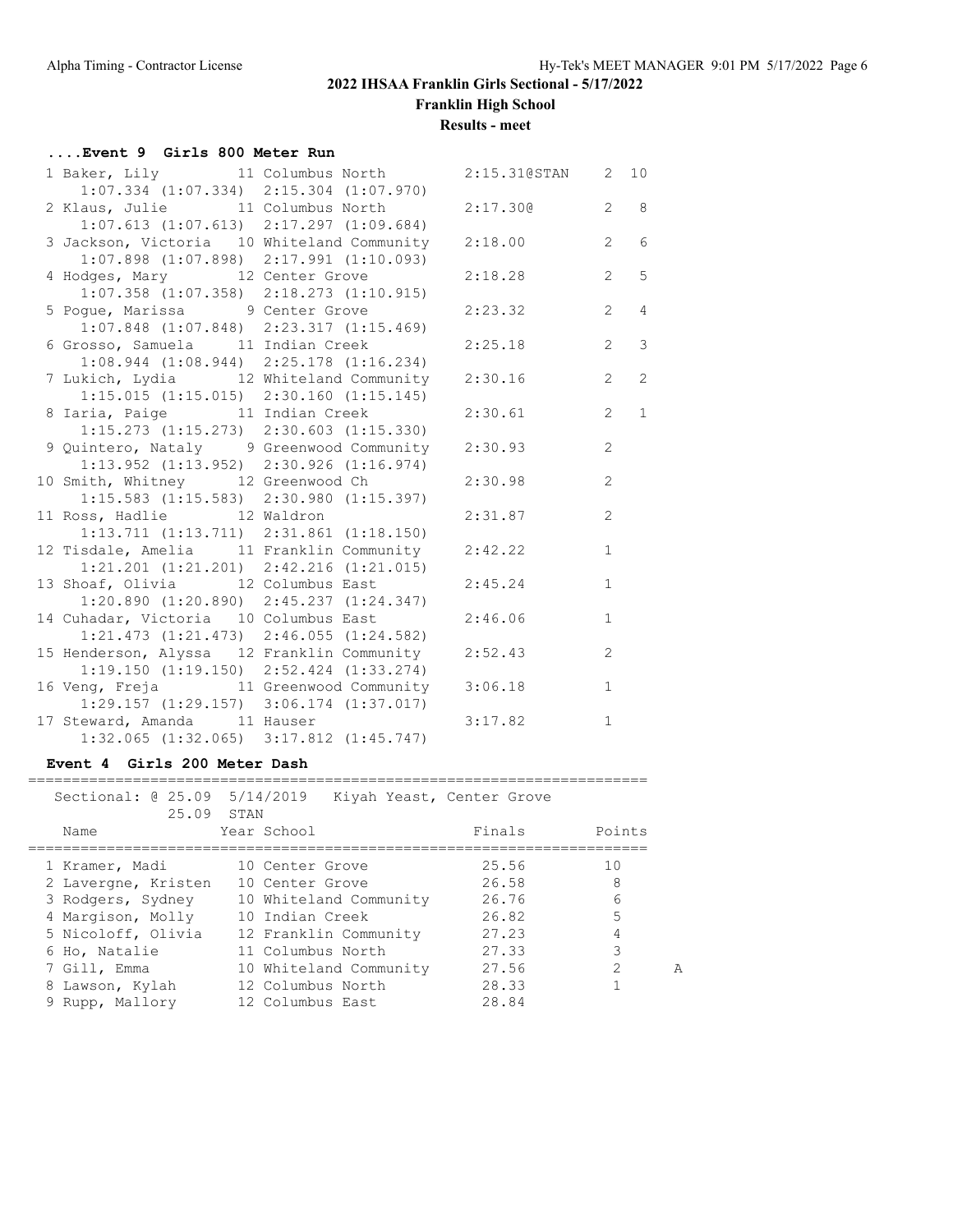**Franklin High School**

**Results - meet**

**Event 10 Girls 3200 Meter Run**

| Sectional: @ 10:58.27 5/14/2013 Mackenzie Caldwell, Columbus Nor                                                                                  |  |  |
|---------------------------------------------------------------------------------------------------------------------------------------------------|--|--|
| 10:53.59 STAN                                                                                                                                     |  |  |
| 1 Rumsey, Katherine 12 Columbus North 11:08.44 10                                                                                                 |  |  |
| 1:20.651 (1:20.651) 2:45.498 (1:24.847) 4:09.087 (1:23.589) 5:34.871 (1:25.784)                                                                   |  |  |
| 7:00.705 (1:25.834) 8:26.459 (1:25.754) 9:51.042 (1:24.583) 11:08.439 (1:17.397)                                                                  |  |  |
| 2 Kiesler, Julia 11 Columbus North 11:12.13 8                                                                                                     |  |  |
| 1:23.097 (1:23.097) 2:49.323 (1:26.226) 4:13.886 (1:24.563) 5:38.828 (1:24.942)                                                                   |  |  |
| 7:02.085 (1:23.257) 8:26.630 (1:24.545) 9:51.248 (1:24.618) 11:12.122 (1:20.874)                                                                  |  |  |
| 3 Fuentes, Bella 9 Whiteland Community 12:11.10 6                                                                                                 |  |  |
| 1:26.215 (1:26.215) 2:55.810 (1:29.595) 4:26.633 (1:30.823) 5:59.426 (1:32.793)                                                                   |  |  |
| 7:34.386 (1:34.960) 9:09.986 (1:35.600) 10:44.966 (1:34.980) 12:11.094 (1:26.128)                                                                 |  |  |
| 4 Woodward, Sydney 10 Franklin Community 12:13.49 5                                                                                               |  |  |
| 1:25.920 (1:25.920) 2:55.781 (1:29.861) 4:26.363 (1:30.582) 5:59.126 (1:32.763)                                                                   |  |  |
| 7:34.241 (1:35.115) 9:09.834 (1:35.593) 10:44.911 (1:35.077) 12:13.486 (1:28.575)                                                                 |  |  |
| 5 Lucas, Julia 9 Whiteland Community 12:22.56 4                                                                                                   |  |  |
| 1:27.669 (1:27.669) 2:57.541 (1:29.872) 4:30.821 (1:33.280) 6:06.171 (1:35.350)                                                                   |  |  |
| 7:41.917 (1:35.746) 9:19.034 (1:37.117) 10:54.175 (1:35.141) 12:22.559 (1:28.384)                                                                 |  |  |
| 6 Brunsman, Lillian 10 Center Grove 12:34.12 3<br>$1:26.452$ $(1:26.452)$ $2:56.522$ $(1:30.070)$ $4:29.937$ $(1:33.415)$ $6:06.609$ $(1:36.672)$ |  |  |
| 7:43.766 (1:37.157) 9:22.569 (1:38.803) 11:02.230 (1:39.661) 12:34.115 (1:31.885)                                                                 |  |  |
| 7 Madden, Elizabeth 10 Center Grove 12:42.53 2                                                                                                    |  |  |
| 1:29.015 (1:29.015) 3:00.398 (1:31.383) 4:35.452 (1:35.054) 6:12.593 (1:37.141)                                                                   |  |  |
| 7:50.945 (1:38.352) 9:30.230 (1:39.285) 11:09.061 (1:38.831) 12:42.523 (1:33.462)                                                                 |  |  |
| 8 Demaree, Abigail 11 Franklin Community 12:48.90 1                                                                                               |  |  |
| 1:28.442 (1:28.442) 2:58.222 (1:29.780) 4:32.077 (1:33.855) 6:09.659 (1:37.582)                                                                   |  |  |
| 7:48.098 (1:38.439) 9:28.796 (1:40.698) 11:10.031 (1:41.235) 12:48.897 (1:38.866)                                                                 |  |  |
| 9 Krueger, Chloe 11 Columbus East 13:16.56                                                                                                        |  |  |
| $1:33.995$ (1:33.995) 3:10.631 (1:36.636) 4:48.818 (1:38.187) 6:30.699 (1:41.881)                                                                 |  |  |
| 8:15.006 (1:44.307) 9:57.900 (1:42.894) 11:41.423 (1:43.523) 13:16.560 (1:35.137)                                                                 |  |  |
| 10 Seitzinger, Hannah 10 Indian Creek 13:23.08                                                                                                    |  |  |
| 1:31.382 (1:31.382) 3:08.850 (1:37.468) 4:47.822 (1:38.972) 6:30.358 (1:42.536)                                                                   |  |  |
| 8:14.674 (1:44.316) 10:00.572 (1:45.898) 11:45.954 (1:45.382) 13:23.078 (1:37.124)                                                                |  |  |
| 11 Marker, Ryann 9 Greenwood Community 13:32.48                                                                                                   |  |  |
| 1:36.511 (1:36.511) 3:15.392 (1:38.881) 4:57.722 (1:42.330) 6:43.513 (1:45.791)                                                                   |  |  |
| 8:30.456 (1:46.943) 10:16.957 (1:46.501) 11:59.138 (1:42.181) 13:32.479 (1:33.341)                                                                |  |  |
| 12 Swegman, Callie 12 Hauser 13:43.88<br>1:37.712 (1:37.712) 3:16.261 (1:38.549) 4:59.537 (1:43.276) 6:46.851 (1:47.314)                          |  |  |
| 8:32.211 (1:45.360) 10:18.048 (1:45.837) 12:06.057 (1:48.009) 13:43.880 (1:37.823)                                                                |  |  |
| 13 Carothers, Riley 11 Columbus East 13:49.88                                                                                                     |  |  |
| 1:36.158 (1:36.158) 3:15.915 (1:39.757) 4:59.116 (1:43.201) 6:46.176 (1:47.060)                                                                   |  |  |
| 8:31.898 (1:45.722) 10:19.015 (1:47.117) 12:08.637 (1:49.622) 13:49.873 (1:41.236)                                                                |  |  |
| 14 Ulerick, Amanda 12 Indian Creek 14:02.94                                                                                                       |  |  |
| 1:35.549 (1:35.549) 3:15.862 (1:40.313) 4:59.313 (1:43.451) 6:46.569 (1:47.256)                                                                   |  |  |
| 8:35.492 (1:48.923) 10:26.421 (1:50.929) 12:18.484 (1:52.063) 14:02.936 (1:44.452)                                                                |  |  |
| 15 Rippetoe, Ava 10 Greenwood Community 14:43.80                                                                                                  |  |  |
| 1:39.251 (1:39.251) 3:25.279 (1:46.028) 5:15.249 (1:49.970) 7:08.775 (1:53.526)                                                                   |  |  |
| 9:02.967 (1:54.192) 11:00.546 (1:57.579) 12:54.757 (1:54.211) 14:43.793 (1:49.036)                                                                |  |  |
| 16 Higdon, Maxine 10 Southwestern 16:12.10                                                                                                        |  |  |
| 1:55.463 (1:55.463) 3:54.838 (1:59.375) 5:58.248 (2:03.410) 8:03.105 (2:04.857)                                                                   |  |  |
| 10:13.313 (2:10.208) 12:22.011 (2:08.698) 14:31.623 (2:09.612) 16:12.091 (1:40.468)                                                               |  |  |
| 17 Steward, Amanda 11 Hauser 17:16.67<br>1:57.991 (1:57.991) 4:01.071 (2:03.080) 6:06.434 (2:05.363) 8:18.423 (2:11.989)                          |  |  |
| 10:32.244 (2:13.821) 12:47.323 (2:15.079) 15:04.160 (2:16.837) 17:16.669 (2:12.509)                                                               |  |  |
|                                                                                                                                                   |  |  |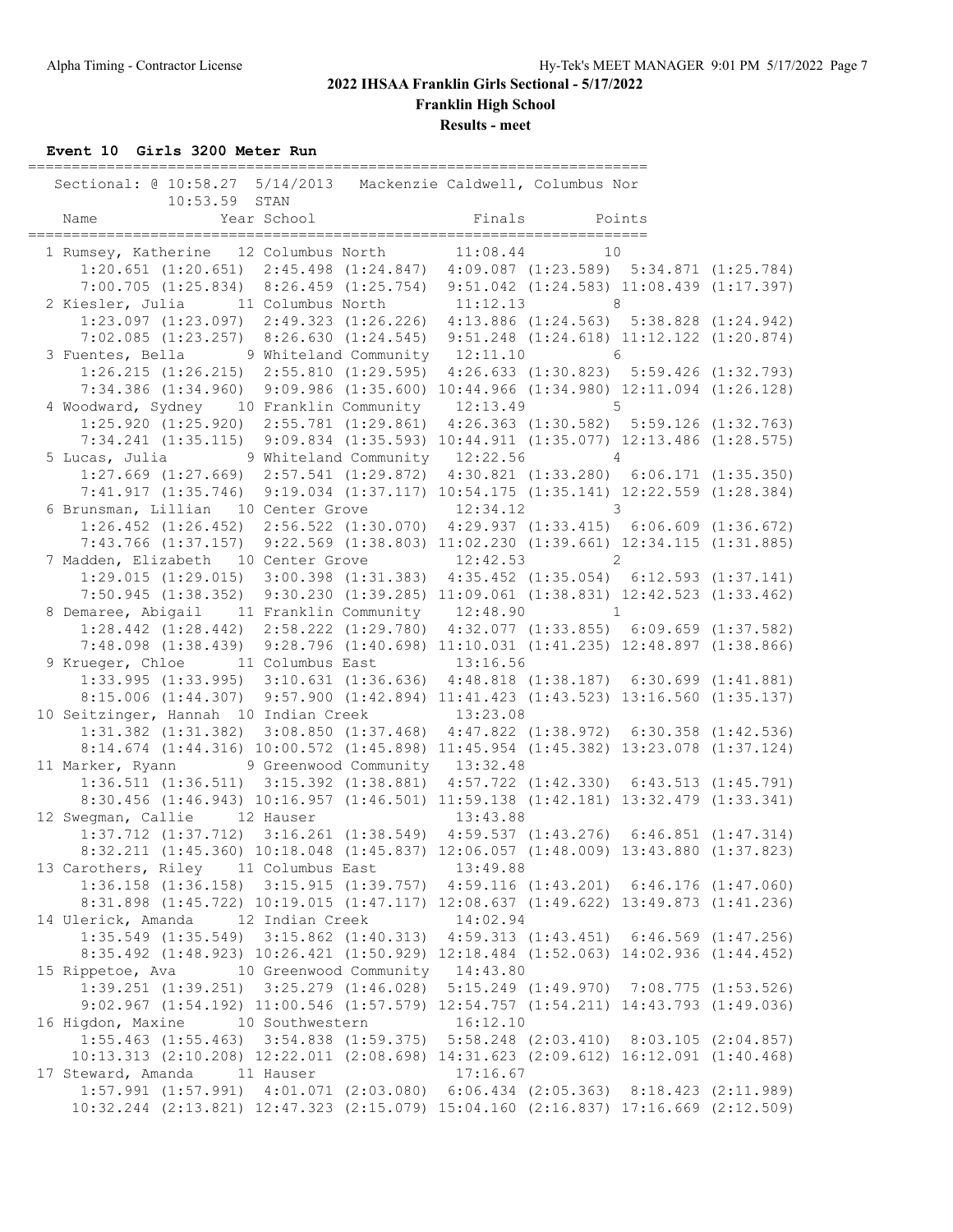**Franklin High School**

**Results - meet**

# **Event 11 Girls 4x400 Meter Relay**

| Sectional: $@4:01.30$         | 5/14/2013 Columbus North, Columbus Nor<br>O Malone, G Sims, R Sollman, M Hofmeister |
|-------------------------------|-------------------------------------------------------------------------------------|
| 3:58.43<br>STAN<br>School     | Finals<br>Points                                                                    |
| 1 Center Grove                | 4:07.99<br>10                                                                       |
| 1) Mimbella, Hallie 9         | 2) Henselmeier, Kate 11                                                             |
| 3) Hodges, Mary 12            | 4) Poque, Marissa 9                                                                 |
|                               | 2:04.341 (2:04.341) 3:07.229 (1:02.888) 4:07.981 (1:00.752)                         |
| 2 Franklin Community          | 4:11.19<br>8                                                                        |
| 1) Klem, Lauren 10            | 2) Botkin, Ainsley 9                                                                |
| 3) Coffman, Brooke 11         | 4) Morris, Addie 10                                                                 |
|                               | 2:08.822 (2:08.822) 3:11.646 (1:02.824) 4:11.181 (59.535)                           |
| 3 Columbus North              | 4:11.44<br>6                                                                        |
| 1) Newell, Brianna 11         | 2) Meza, Jessica 11                                                                 |
| 3) Klaus, Julie 11            | 4) Collier, Ava 10                                                                  |
|                               | 2:07.356 (2:07.356) 3:09.544 (1:02.188) 4:11.439 (1:01.895)                         |
| 4 Indian Creek                | 4:13.41<br>5                                                                        |
| 1) Taylor, Ella 9             | 2) Iaria, Paige 11                                                                  |
| 3) Dowty, Phoebe 10           | 4) Grosso, Samuela 11                                                               |
|                               | 2:07.876 (2:07.876) 3:11.516 (1:03.640) 4:13.407 (1:01.891)                         |
| 5 Columbus East               | 4:18.73<br>4                                                                        |
| 1) Dwenger, Norah 11          | 2) Scott, Taylor 10                                                                 |
| 3) Guse, Jenna 10             | 4) Randle, Hallie 11                                                                |
| 2:10.447(2:10.447)            | $3:14.675$ $(1:04.228)$ $4:18.726$ $(1:04.051)$                                     |
| 6 Whiteland Community         | 4:20.36<br>3                                                                        |
| 1) Edens, Amelia 11           | 2) Jackson, Victoria 10                                                             |
| 3) Bedel, Lily 9              | 4) Lukich, Lydia 12                                                                 |
| $2:07.660$ $(2:07.660)$       | $3:12.664$ $(1:05.004)$ $4:20.354$ $(1:07.690)$                                     |
| 7 Greenwood Community         | 4:31.34<br>2                                                                        |
| 1) Cruse, Makena 9            | 2) Pinon, Selena 12                                                                 |
| 3) Quintero, Nataly 9         | 4) Kelly, Quinn 12                                                                  |
|                               | $2:13.948$ $(2:13.948)$ $3:20.649$ $(1:06.701)$ $4:31.339$ $(1:10.690)$             |
| 8 Greenwood Christian Academy | 4:44.05<br>$\mathbf{1}$                                                             |
| 1) McLaughlin, Danielle 9     | 2) Winn, Hannah 11                                                                  |
| 3) Cameron, Isabella 10       | 4) Smith, Whitney 12                                                                |
|                               | 2:24.739 (2:24.739) 3:34.541 (1:09.802) 4:44.050 (1:09.509)                         |

### **Event 12 Girls Long Jump**

| Sectional: @ 18-04.50 2018<br>$17 - 08.75$ STAN                                                           | Kloie Doublin, Franklin                     |        |
|-----------------------------------------------------------------------------------------------------------|---------------------------------------------|--------|
| Year School<br>Name                                                                                       | Finals                                      | Points |
| 1 Rooks, Lilly 11 Southwestern 16-10.50<br>14-07.75 15-05 16-02 16-10.50 FOUL 16-06.25                    |                                             | 1 O    |
| 2 Lavergne, Kristen 10 Center Grove 516-10.50<br>15-11.50  16-01.50  16-10.50  15-10.75  16-06.25  15-07  |                                             | 8      |
| 9 Columbus North 16-03.75<br>3 Newell, Sierra<br>$14 - 09.50$ $15 - 08$                                   | $16-03.75$ $14-11.75$ $14-11.50$ $15-06.75$ | 6      |
| 4 Franklin, Brooklyn 10 Whiteland Community 16-01.00<br>14-11.50 16-01 FOUL 14-06.25 14-10 15-05.75       |                                             | 5      |
| 5 Lawson, Kylah 12 Columbus North 15-08.50<br>$15-01.75$ $15-04.50$ $15-06$ $14-11.75$ $15-04$ $15-08.50$ |                                             | 4      |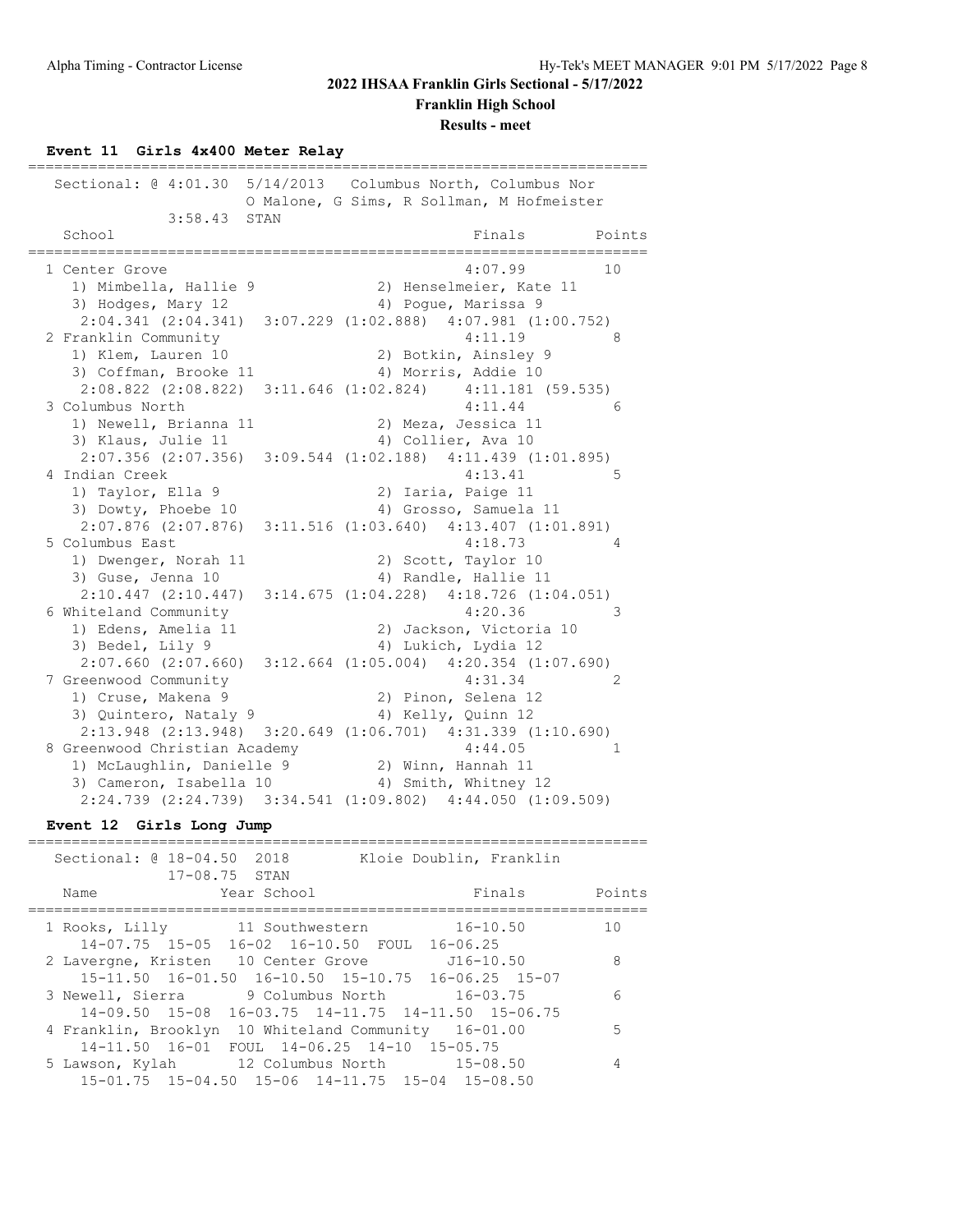# **2022 IHSAA Franklin Girls Sectional - 5/17/2022 Franklin High School**

# **Results - meet**

# **....Event 12 Girls Long Jump**

| 6 Stewart, Hailey 10 Franklin Community 15-06.50    | 3 |
|-----------------------------------------------------|---|
| FOUL 15-06.50 14-10 FOUL FOUL 14-00.75              |   |
| 7 Margison, Molly 10 Indian Creek 15-04.50          | 2 |
| FOUL 14-06.75 15-04.50 14-00 FOUL 14-07.50          |   |
| 8 Schuetz, Gabriella 12 Columbus East 15-03.75 1    |   |
| 13-09 14-03.50 15-03.50 15-00.75 14-09.25 15-03.75  |   |
| 9 Vargo, Gabrielle 12 Whiteland Community 15-01.50  |   |
| 13-08.50 14-05 15-01.50 13-11.50 14-03 14-08.25     |   |
| 10 Lauffer, Ashley 11 Center Grove 14-10.75         |   |
| 14-02.50 14-10.75 14-08.50 FOUL FOUL FOUL           |   |
| 11 Lacy, Kathleen 9 Franklin Community 14-10.00     |   |
| 13-09.50 14-10 14-00.50 FOUL FOUL FOUL              |   |
| 12 Kelly, Quinn 12 Greenwood Community 13-09.25     |   |
| 13-09.25 FOUL 13-03 FOUL FOUL FOUL                  |   |
| 13 Parr, Faryn 9 Indian Creek 13-03.50              |   |
| 11-02.75 12-03.25 13-03.50 FOUL FOUL FOUL           |   |
| 14 Lockridge, Lilly 9 Hauser 13-02.50               |   |
| 12-07.50 12-10.75 13-02.50 FOUL FOUL FOUL           |   |
| 15 Omoseyin, Imisiolu 12 Columbus East 13-02.00     |   |
| 13-02 11-07.50 12-05.50 FOUL FOUL FOUL              |   |
| 16 Willham, Abigail 10 Greenwood Community 11-11.50 |   |
| 11-11.50 11-10.50 11-10 FOUL FOUL FOUL              |   |

**Event 13 Girls High Jump**

| =================<br>Sectional: @ 5-08 5/18/2021 Isabella Jackson, Whiteland Co<br>Sectional: 0 5-08 2002<br>5-04.00 STAN                                   | Jessica Stringer, Franklin |    |
|-------------------------------------------------------------------------------------------------------------------------------------------------------------|----------------------------|----|
| Year School New Points Rinals Roints<br>Name                                                                                                                | ==================         |    |
| 1 Irwin, Ellie 10 Greenwood Community 5-04.00 STAN 10<br>$4-08$ $4-10$ $5-00$ $5-01$ $5-02$ $5-03$ $5-04$ $5-06$<br>P P O P O O XO XXX                      |                            |    |
| 2 Coffman, Brooke 11 Franklin Community 5-03.00<br>$4-08$ $4-10$ $5-00$ $5-01$ $5-02$ $5-03$ $5-04$<br>$\begin{matrix}0&0&0&0&0&0&0&\text{XXX}\end{matrix}$ |                            | 8  |
| 3 Marlin, Melia 11 Whiteland Community 5-02.00<br>$4-08$ $4-10$ $5-00$ $5-01$ $5-02$ $5-03$<br>0 0 0 0 XOXXX                                                |                            | 6  |
| 4 Chahal, Suhk 9 Center Grove 55-02.00<br>$4-08$ $4-10$ $5-00$ $5-01$ $5-02$ $5-03$<br>0 XO XXO O XO XXX                                                    |                            | .5 |
| 5 Sandrock, Morgan 11 Franklin Community J5-02.00<br>$4-08$ $4-10$ $5-00$ $5-01$ $5-02$ $5-03$<br>O O O XXO XXO XXX                                         |                            | 4  |
| 6 Schott, Carolynne 10 Center Grove<br>$4 - 08$ $4 - 10$ $5 - 00$<br>O O XXX                                                                                | $4 - 10.00$                | 3  |
| 7 Long, Emma 11 Columbus North 4-08.00<br>$4 - 08$ $4 - 10$<br>XO XXX                                                                                       |                            | 2  |
| -- Harmon, Abigail 9 Whiteland Community MH<br>$4 - 08$<br>XXX                                                                                              |                            |    |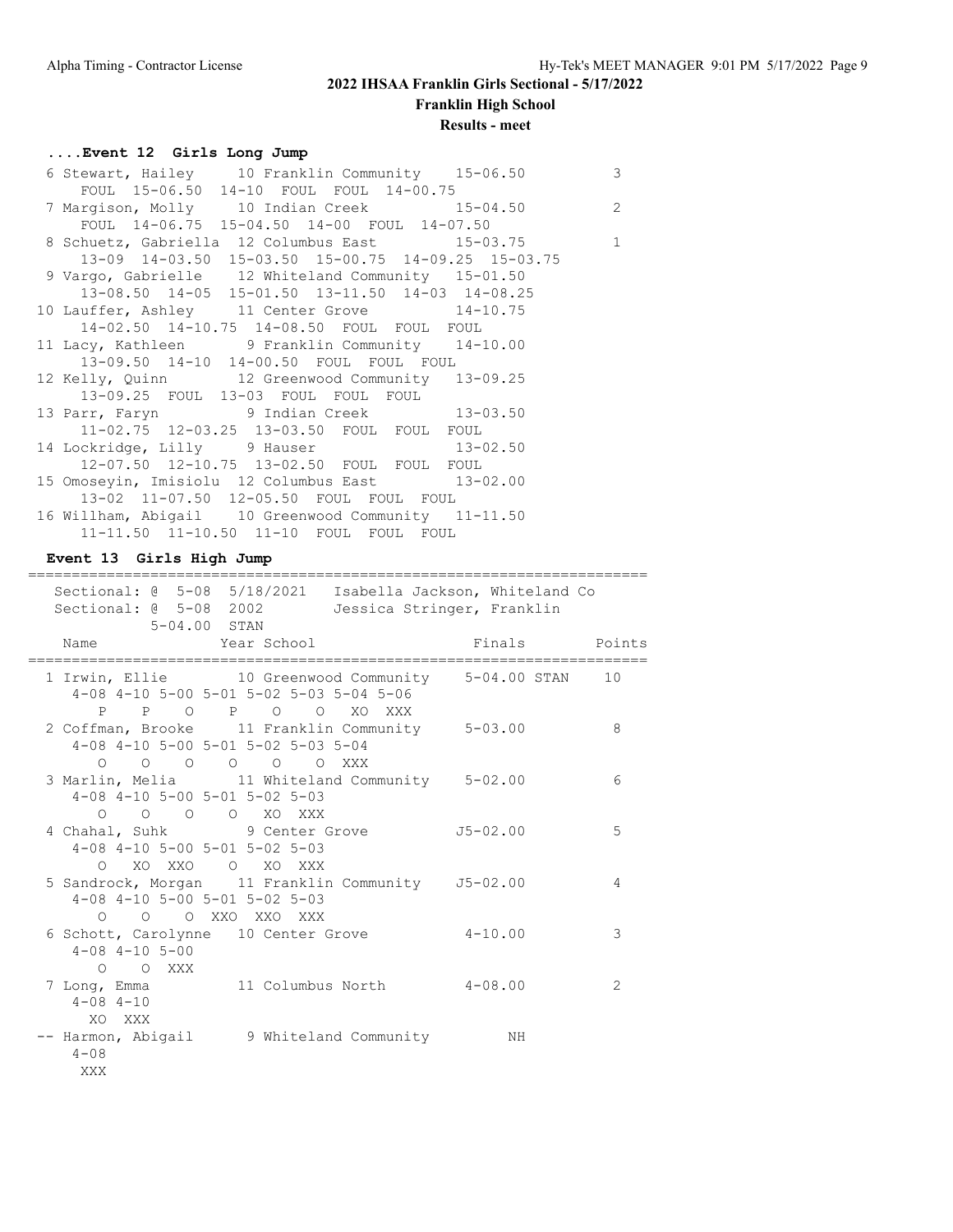**Franklin High School**

**Results - meet**

| Event 13 Girls High Jump         |                                             |    |
|----------------------------------|---------------------------------------------|----|
|                                  | -- Pritchett, Lauren 12 Greenwood Community | NH |
| $4 - 0.8$<br>XXX                 |                                             |    |
| -- Muck, Alison<br>$4 - 0.8$     | 12 Southwestern                             | NH |
| XXX                              |                                             |    |
| -- Meredith, Gracee<br>$4 - 0.8$ | 10 Indian Creek                             | ΝH |
| XXX                              |                                             |    |
| -- Goodlow, Sasha<br>$4 - 0.8$   | 12 Columbus North                           | NΗ |
| XXX                              |                                             |    |
| -- Lozier, Cheyenne              | 12 Waldron                                  | NΗ |
| $4 - 0.8$<br>XXX                 |                                             |    |

## **Event 14 Girls Discus Throw**

| ----------------------------                                                                                                                                                               |              |              |
|--------------------------------------------------------------------------------------------------------------------------------------------------------------------------------------------|--------------|--------------|
| Sectional: @ 137-00 2009 Kay Watson, Center Grove<br>127-00 STAN                                                                                                                           |              |              |
| Year School Finals Points<br>Name                                                                                                                                                          |              |              |
| 1 Wingler, Shelby 11 Center Grove 137-05.00@STAN 10                                                                                                                                        |              |              |
| 1 WINGTLY SHOLD 130-03 123-01 134-04 130-00<br>130-08 137-05 130-03 123-01 134-04 130-00<br>2 Mallory, Drew 12 Whiteland Community 134-03.00 STAN 8<br>134-03 124-09 126-08 FOUL FOUL FOUL |              |              |
| 3 Taylor, Brooklyn 11 Whiteland Community 120-06.00 6                                                                                                                                      |              |              |
| 101-06 112-05 107-09 FOUL 103-07 120-06<br>4 Gardner, Emma 9 Greenwood Community 120-04.00<br>113-10 114-05 FOUL 120-04 111-04 111-09                                                      |              | 5            |
| 5 Crum, Kylie 12 Center Grove 114-03.00<br>110-09 FOUL 92-02 100-07 101-02 114-03                                                                                                          |              | 4            |
| 6 Tracy, Megan 11 Columbus East 110-06.00<br>110-02 FOUL 110-06 108-10 110-02 102-10                                                                                                       |              | 3            |
| 7 Martin, Emma 12 Columbus North 101-08.00<br>FOUL 87-09 94-00 101-08 FOUL FOUL                                                                                                            |              | 2            |
| 8 Turnmire, Tarra 11 Indian Creek 96-05.00<br>FOUL 95-00 91-09 81-11 93-05 96-05                                                                                                           |              | $\mathbf{1}$ |
| 9 Steele, Moana 11 Columbus North 92-03.00<br>87-03 FOUL 92-03 FOUL FOUL FOUL                                                                                                              |              |              |
| 10 Garrison, Alyson 11 Franklin Community 88-04.00<br>82-10 FOUL 88-04                                                                                                                     |              |              |
| 11 Taylor, Emmaly 12 Franklin Community 84-11.00<br>84-11 82-06 FOUL                                                                                                                       |              |              |
| 12 Eldridge, Evelynn 11 Greenwood Ch 81-06.00<br>79-01 75-01 81-06                                                                                                                         |              |              |
| 13 Porter, Jami 10 Columbus East 81-02.00<br>81-02 FOUL 76-04                                                                                                                              |              |              |
| 14 Madalyn, Hudnall 12 Waldron<br>70-03 64-00 75-04                                                                                                                                        | $75 - 04.00$ |              |
| 15 Redelman, Emily 12 Waldron 74-11.00<br>66-02 65-11 74-11                                                                                                                                |              |              |
| 16 Holman, Emma 9 Greenwood Community 73-00.00<br>FOUL 73-00 FOUL                                                                                                                          |              |              |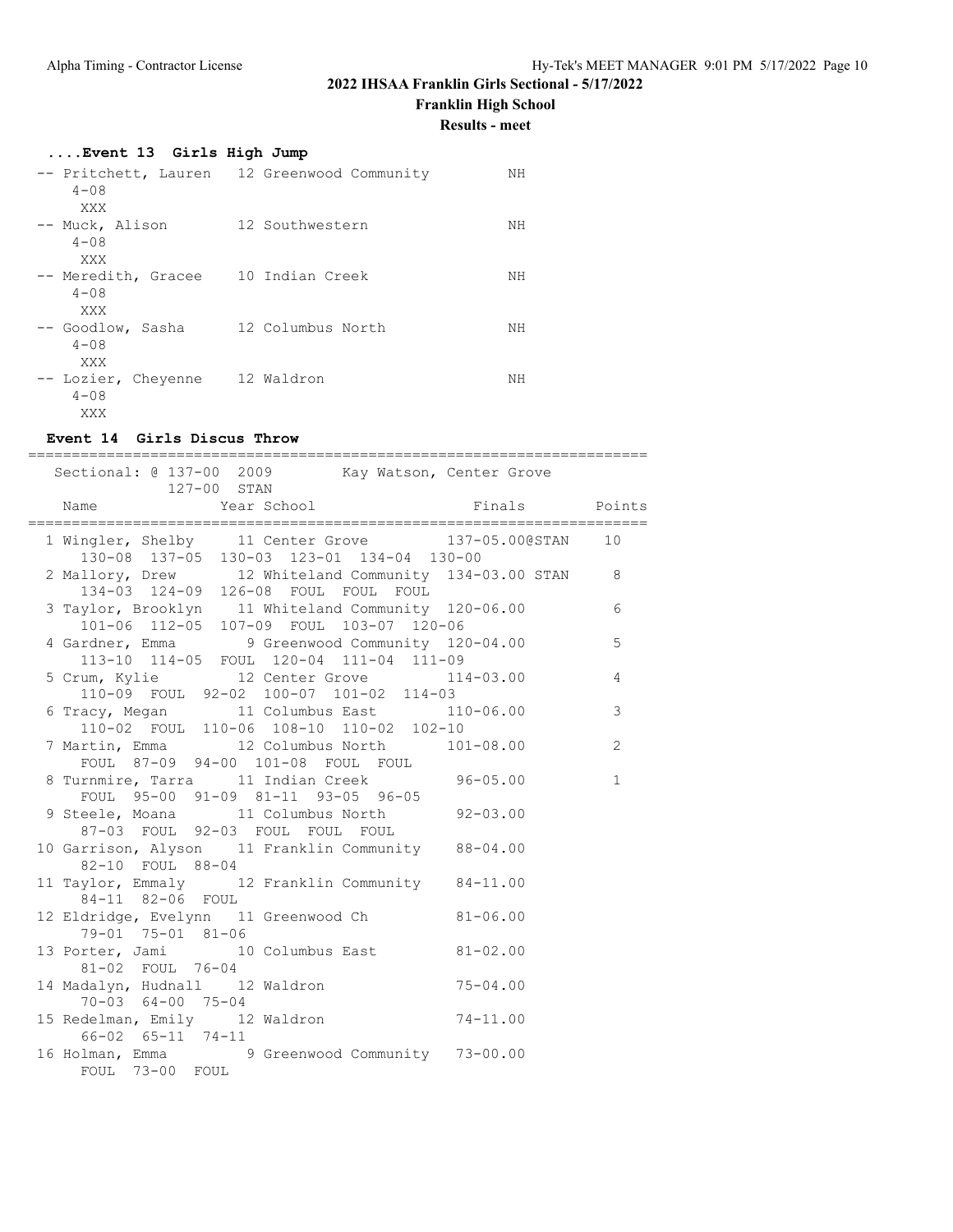**Franklin High School**

**Results - meet**

|  | Event 14 Girls Discus Throw |  |  |
|--|-----------------------------|--|--|
|  |                             |  |  |

| 17 Pile, Kennedy 12 Southwestern     |  | $71 - 11.00$ |
|--------------------------------------|--|--------------|
| $71 - 07$ $71 - 11$ $68 - 02$        |  |              |
| 18 Pemberton, Hailey 10 Indian Creek |  | $64 - 04.00$ |
| $64 - 04$ $51 - 05$ $62 - 07$        |  |              |
| 19 Tatlock, Tanna 9 Southwestern     |  | $60 - 04.00$ |
| 60-04 FOUL FOUL                      |  |              |
| 20 Barker, Bailey 12 Hauser          |  | $53 - 01.00$ |
| $51-08$ $53-01$ $42-03$              |  |              |
| 21 Hobbs, Alanna 10 Edinburgh        |  | $51 - 00.00$ |
| $51 - 00$ $43 - 03$ $46 - 04$        |  |              |

| 21 Hobbs, Alanna 10 Edinburgh 51-00.00<br>$51-00$ $43-03$ $46-04$                                                                                    |              |  |
|------------------------------------------------------------------------------------------------------------------------------------------------------|--------------|--|
| Event 15 Girls Shot Put                                                                                                                              |              |  |
| Sectional: @ 42-03.50 2002   Jessica Brown, Greensburg                                                                                               |              |  |
| Name                                                                                                                                                 |              |  |
| 1 Wingler, Shelby 11 Center Grove 43-07.75@STAN 10<br>41-08.25 43-00.25 42-05.75 43-02 43-07.75 43-00.75                                             |              |  |
| 2 Crum, Kylie 12 Center Grove 41-09.75 STAN 8<br>37-00 41-09.75 40-09.50 40-02 38-10.75 FOUL                                                         |              |  |
| 3 Mallory, Drew 12 Whiteland Community 39-09.75<br>37-06.75 38-00.75 37-08 39-09.75 38-07 39-06.25                                                   | 6            |  |
| 4 Taylor, Brooklyn 11 Whiteland Community 39-03.00<br>38-09.75 38-07.75 39-03 35-01.75 36-07.50 39-01                                                | 5            |  |
| 5 Steele, Moana 11 Columbus North 37-06.75<br>36-06.75 FOUL 37-03.25 36-10.50 37-06.75 FOUL                                                          | 4            |  |
| 6 Gardner, Emma<br>33-10 37-01.25 35-11 FOUL 36-03.25 34-04.75                                                                                       | 3            |  |
| 7 Steinkoenig, Alivi 12 Columbus North 36-10.75<br>36-10.75 36-09.25 FOUL 35-10.50 36-01.25 35-05.75                                                 | 2            |  |
| 8 Marshall, Addison 12 Franklin Community 36-05.00<br>32-11 32-05.75 35-02.50 35-09.75 34-04.75 36-05                                                | $\mathbf 1$  |  |
| 9 Ford, Olivia 9 Greenwood Community 32-05.75<br>32-05.75 31-07.75 31-01.50 30-05.25 FOUL 32-03.50<br>10 Bertel, Emma 10 Franklin Community 32-05.25 |              |  |
| 32-05.25 32-02.75 32-05.25<br>11 Madalyn, Hudnall 12 Waldron 32-00.00                                                                                |              |  |
| $31-02.75$ $32-00$ $31-11.75$<br>12 Tracy, Megan 11 Columbus East 31-08.00                                                                           |              |  |
| 29-10.75 29-05.25 31-08<br>13 Flora, Jada 12 Indian Creek 31-02.00                                                                                   |              |  |
| 24-07.25 28-05.75 31-02<br>14 Weekley, Memoree 11 Indian Creek 31-00.75                                                                              |              |  |
| 30-08.75 28-06.50 31-00.75                                                                                                                           |              |  |
| 15 Eldridge, Evelynn 11 Greenwood Ch 28-10.75<br>28-10.75 26-10 27-08.25<br>16 Lykins, Grace 10 Columbus East 28-04.25                               |              |  |
| 28-01 28-04.25 27-09.50<br>17 Pile, Kennedy<br>12 Southwestern                                                                                       | $26 - 07.25$ |  |
| 26-07.25 25-09.50 24-11<br>9 Southwestern<br>18 Tatlock, Tanna                                                                                       | $25 - 00.50$ |  |
| 23-07 25-00.50 24-07.50<br>19 Hobbs, Alanna 10 Edinburgh                                                                                             | $21 - 08.00$ |  |
| $21-08$ $21-05.25$ $21-01.25$                                                                                                                        |              |  |
|                                                                                                                                                      |              |  |
|                                                                                                                                                      |              |  |